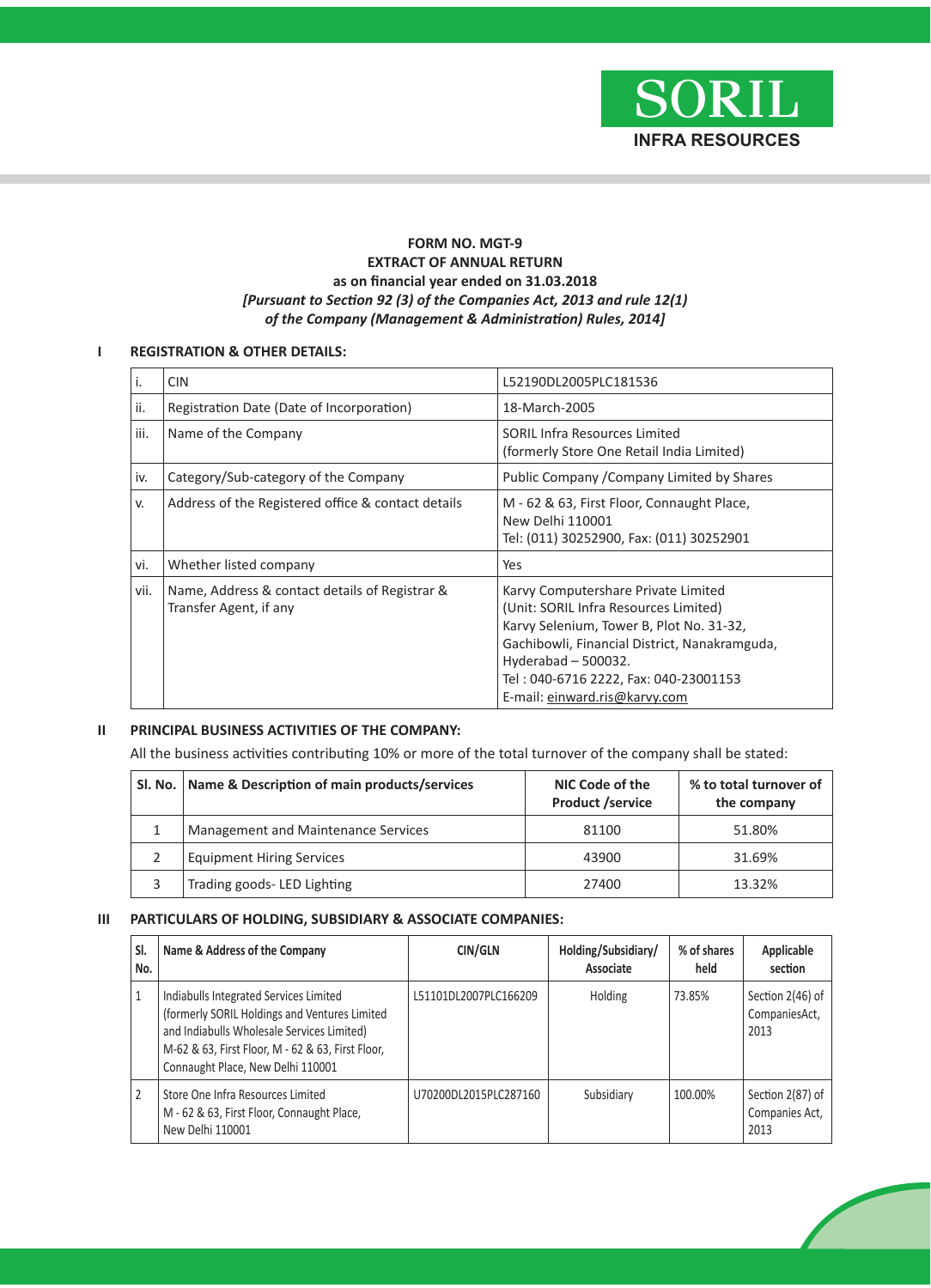| <b>Category of Shareholders</b>                               |                  |              | No. of Shares held at the beginning of the year |                             | No. of Shares held at the end of the year |              |            |                             | % change           |
|---------------------------------------------------------------|------------------|--------------|-------------------------------------------------|-----------------------------|-------------------------------------------|--------------|------------|-----------------------------|--------------------|
|                                                               | Demat            | Physical     | Total                                           | % of Total<br><b>Shares</b> | Demat                                     | Physical     | Total      | % of Total<br><b>Shares</b> | during the<br>year |
| <b>PROMOTERS</b><br>А.                                        |                  |              |                                                 |                             |                                           |              |            |                             |                    |
| $(1)$ Indian                                                  |                  |              |                                                 |                             |                                           |              |            |                             |                    |
| Individual/HUF<br>a)                                          | 0                | $\mathbf{0}$ | $\mathbf 0$                                     | 0.00                        | 0                                         | $\mathbf 0$  | 0          | 0.00                        | 0.00               |
| Central Govt.<br>b)                                           | $\pmb{0}$        | $\bf 0$      | $\boldsymbol{0}$                                | 0.00                        | $\mathbf{0}$                              | $\bf 0$      | 0          | 0.00                        | 0.00               |
| State Govt.<br>C)                                             | $\pmb{0}$        | $\bf 0$      | 0                                               | 0.00                        | 0                                         | $\bf 0$      | 0          | 0.00                        | 0.00               |
| <b>Bodies Corporate</b><br>d)                                 | 20,383,310       | $\mathbf{0}$ | 20,383,310                                      | 73.85                       | 20,383,310                                | $\bf 0$      | 20,383,310 | 73.85                       | 0.00               |
| Bank/FI<br>e)                                                 | 0                | $\bf 0$      | 0                                               | 0.00                        | 0                                         | $\mathbf{0}$ | 0          | 0.00                        | $0.00\,$           |
| f)<br>Any other                                               | $\mathbf 0$      | $\bf 0$      | $\mathbf{0}$                                    | 0.00                        | $\mathbf{0}$                              | $\bf 0$      | 0          | 0.00                        | 0.00               |
| SUB TOTAL:(A)(1)                                              | 20,383,310       | 0            | 20,383,310                                      | 73.85                       | 20,383,310                                | $\mathbf{0}$ | 20,383,310 | 73.85                       | 0.00               |
| (2) Foreign                                                   |                  |              |                                                 |                             |                                           |              |            |                             |                    |
| NRI- Individuals<br>a)                                        | $\boldsymbol{0}$ | $\mathbf 0$  | 0                                               | 0.00                        | 0                                         | $\mathbf 0$  | 0          | 0.00                        | 0.00               |
| Other Individuals<br>b)                                       | 0                | $\mathbf{0}$ | $\mathbf 0$                                     | 0.00                        | 0                                         | $\mathbf{0}$ | 0          | 0.00                        | 0.00               |
| <b>Bodies Corporate</b><br>c)                                 | $\boldsymbol{0}$ | $\bf 0$      | 0                                               | 0.00                        | 0                                         | $\bf 0$      | 0          | 0.00                        | 0.00               |
| Banks/FI<br>d)                                                | $\pmb{0}$        | $\mathbf{0}$ | 0                                               | 0.00                        | 0                                         | $\bf 0$      | 0          | 0.00                        | 0.00               |
| Any other<br>e)                                               | $\pmb{0}$        | $\bf 0$      | $\boldsymbol{0}$                                | 0.00                        | 0                                         | $\bf 0$      | 0          | 0.00                        | 0.00               |
| SUB TOTAL: (A) (2)                                            | 0                | $\mathbf{0}$ | $\overline{0}$                                  | 0.00                        | 0                                         | $\mathbf{0}$ | 0          | 0.00                        | 0.00               |
| <b>Total Shareholding of</b><br>Promoter (A)= $(A)(1)+(A)(2)$ | 20,383,310       | 0            | 20,383,310                                      | 73.85                       | 20,383,310                                | 0            | 20,383,310 | 73.85                       | 0.00               |
| PUBLIC SHAREHOLDING<br>в.                                     |                  |              |                                                 |                             |                                           |              |            |                             |                    |
| (1) Institutions                                              |                  |              |                                                 |                             |                                           |              |            |                             |                    |
| <b>Mutual Funds</b><br>a)                                     | $\pmb{0}$        | $\bf 0$      | $\mathbf{0}$                                    | 0.00                        | 0                                         | $\bf 0$      | 0          | 0.00                        | 0.00               |
| Banks/FI<br>b)                                                | 26,301           | $\mathbf 0$  | 26,301                                          | 0.10                        | 87,321                                    | $\bf 0$      | 87,321     | 0.32                        | 0.22               |
| Central Government<br>c)                                      | $\boldsymbol{0}$ | $\mathbf{0}$ | 0                                               | 0.00                        | 0                                         | $\bf 0$      | 0          | 0.00                        | 0.00               |
| <b>State Government</b><br>d)                                 | $\boldsymbol{0}$ | 0            | 0                                               | 0.00                        | 0                                         | $\bf 0$      | 0          | 0.00                        | 0.00               |
| e) Venture Capital<br>Funds                                   | 0                | 0            | 0                                               | 0.00                        | 0                                         | $\mathbf 0$  | 0          | 0.00                        | $0.00\,$           |
| <b>Insurance Companies</b><br>f                               | $\boldsymbol{0}$ | $\pmb{0}$    | $\mathbf 0$                                     | 0.00                        | $\pmb{0}$                                 | $\pmb{0}$    | 0          | 0.00                        | 0.00               |
| FIIs/FPIs<br>g)                                               | $\pmb{0}$        | $\pmb{0}$    | $\boldsymbol{0}$                                | 0.00                        | 31,303                                    | $\bf 0$      | 31,303     | 0.11                        | 0.11               |
| Foreign Venture<br>h)<br>Capital Funds                        | $\pmb{0}$        | $\bf 0$      | $\boldsymbol{0}$                                | $\pmb{0}$                   | $\mathbf{0}$                              | $\bf 0$      | 0          | $\pmb{0}$                   | 0.00               |
| Others (specify)<br>i)                                        | $\boldsymbol{0}$ | $\pmb{0}$    | $\boldsymbol{0}$                                | $\pmb{0}$                   | 0                                         | $\pmb{0}$    | 0          | 0                           | 0.00               |
| SUB TOTAL (B)(1):                                             | 26,301           | 0            | 26,301                                          | 0.10                        | 118,624                                   | 0            | 118,624    | 0.43                        | 0.33               |

# **IV (i) Shareholding Pattern (Equity Share capital Break up as % to total Equity):**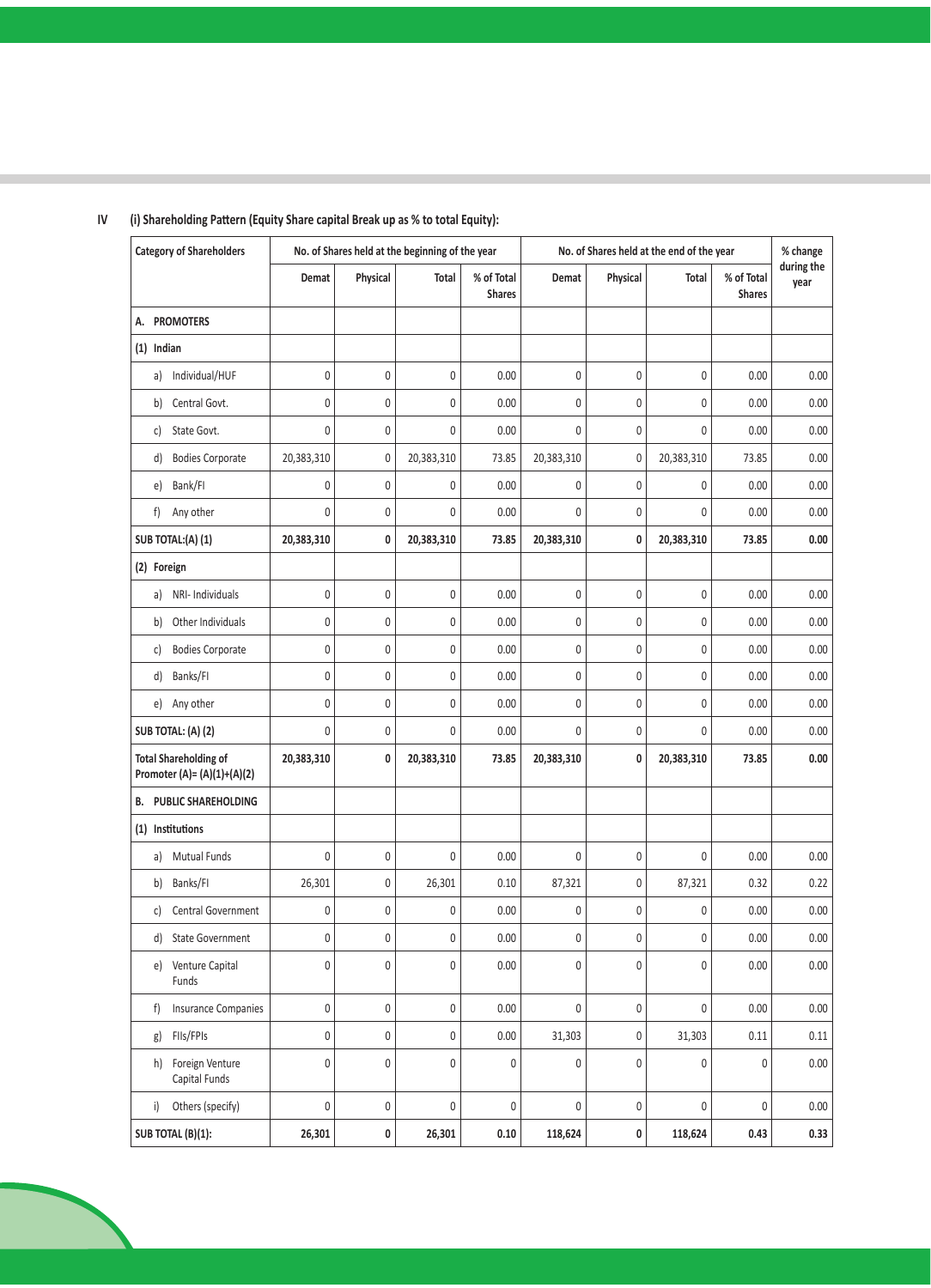

|        | <b>Category of Shareholders</b>                                                             | No. of Shares held at the beginning of the year |                |                  | No. of Shares held at the end of the year |              |              |             | % change                    |                    |
|--------|---------------------------------------------------------------------------------------------|-------------------------------------------------|----------------|------------------|-------------------------------------------|--------------|--------------|-------------|-----------------------------|--------------------|
|        |                                                                                             | Demat                                           | Physical       | Total            | % of Total<br><b>Shares</b>               | Demat        | Physical     | Total       | % of Total<br><b>Shares</b> | during the<br>year |
|        | (2) Non Institutions                                                                        |                                                 |                |                  |                                           |              |              |             |                             |                    |
| a)     | <b>Bodies Corporate</b>                                                                     |                                                 |                |                  |                                           |              |              |             |                             |                    |
| i)     | Indian                                                                                      | 891,597                                         | 0              | 891,597          | 3.23                                      | 1,056,036    | $\mathbf{0}$ | 1,056,036   | 3.83                        | 0.60               |
| ii)    | Overseas                                                                                    | 0                                               | $\overline{0}$ | 0                | 0.00                                      | $\mathbf{0}$ | $\mathbf{0}$ | 0           | 0.00                        | 0.00               |
| b)     | Individuals                                                                                 |                                                 |                |                  |                                           |              |              |             |                             |                    |
| i)     | Individual<br>shareholders holding<br>nominal share capital<br>upto Rs.1 lakhs              | 3,938,998                                       | 484            | 3,939,482        | 14.27                                     | 3,838,257    | 484          | 3,838,741   | 13.90                       | (0.37)             |
| ii)    | Individuals<br>shareholders holding<br>nominal share capital<br>in excess of Rs. 1<br>lakhs | 2,060,685                                       | $\Omega$       | 2,060,685        | 7.47                                      | 1,954,256    | $\theta$     | 1,954,256   | 7.08                        | (0.39)             |
| c)     | Others (specify)                                                                            |                                                 |                |                  |                                           |              |              |             |                             |                    |
| i)     | Non-Resident Indians                                                                        | 167,531                                         | $\mathbf{0}$   | 167,531          | 0.61                                      | 123,121      | $\mathbf{0}$ | 123,121     | 0.45                        | (0.16)             |
| ii)    | <b>Clearing Members</b>                                                                     | 118,994                                         | $\overline{0}$ | 118,994          | 0.43                                      | 102,137      | $\mathbf{0}$ | 102,137     | 0.37                        | (0.06)             |
| iii)   | NBFC registered with<br><b>RBI</b>                                                          | 12,100                                          | $\Omega$       | 12,100           | 0.04                                      | 23,775       | $\mathbf{0}$ | 23,775      | 0.09                        | 0.05               |
|        | SUB TOTAL (B)(2):                                                                           | 7,189,905                                       | 484            | 7,190,389        | 26.05                                     | 7,097,582    | 484          | 7,098,066   | 25.72                       | (0.33)             |
|        | <b>Total Public Shareholding</b><br>$(B)=(B)(1)+(B)(2)$                                     | 7,216,206                                       | 484            | 7,216,690        | 26.15                                     | 7,216,206    | 484          | 7,216,690   | 26.15                       | 0.00               |
|        | C. Share held by Custodian<br>for ADRs & GDRs                                               |                                                 |                |                  |                                           |              |              |             |                             |                    |
|        | Promoter and Promoter group                                                                 | $\mathbf 0$                                     | 0              | $\boldsymbol{0}$ | 0                                         | $\mathbf{0}$ | $\bf 0$      | $\mathbf 0$ | $\mathbf 0$                 | 0                  |
| Public |                                                                                             | $\mathbf 0$                                     | $\overline{0}$ | $\mathbf 0$      | 0                                         | 0            | $\mathbf{0}$ | 0           | $\mathbf 0$                 | $\theta$           |
|        | Grand Total (A+B+C)                                                                         | 27,599,516                                      | 484            | 27,600,000       | 100.00                                    | 27,599,516   | 484          | 27,600,000  | 100.00                      | 0.00               |

### **(ii) Shareholding of Promoters:**

|  | SI.<br>No. | <b>Shareholders Name</b>                  | Shareholding at the beginning of the year |                                        |                                                          | Shareholding at the end of the year | % change                               |                                                             |                                            |
|--|------------|-------------------------------------------|-------------------------------------------|----------------------------------------|----------------------------------------------------------|-------------------------------------|----------------------------------------|-------------------------------------------------------------|--------------------------------------------|
|  |            |                                           | No. of<br><b>Shares</b>                   | % of total<br>shares of the<br>company | % of shares<br>pledged/<br>encumbered<br>to total shares | No. of<br><b>Shares</b>             | % of total<br>shares of the<br>company | % of shares<br>pledged/<br>encumbered<br>to total<br>shares | in share-<br>holding<br>during the<br>year |
|  |            | Indiabulls Integrated Services<br>Limited | 20,383,310                                | 73.85                                  | 0.00                                                     | 20,383,310                          | 73.85                                  | 0.00                                                        | 0.00                                       |

**(iii) Change in Promoters' Shareholding (specify if there is no change):**

No change in promoter shareholding.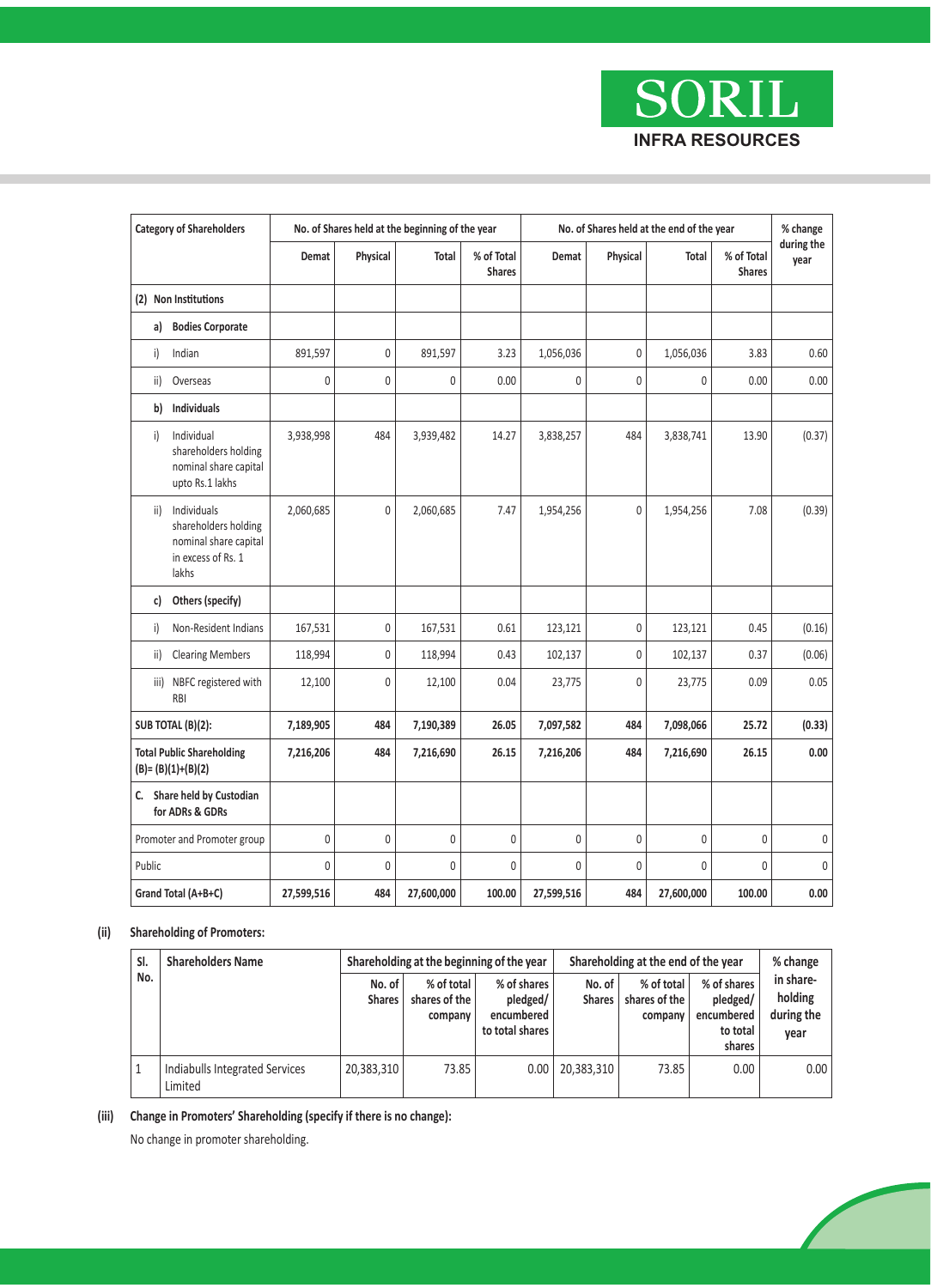| <b>SI</b> | Name                                   | Shareholding at the beginning of the year |                                     | Shareholding at the end of the year |                                    |  |
|-----------|----------------------------------------|-------------------------------------------|-------------------------------------|-------------------------------------|------------------------------------|--|
| No.       |                                        | No. of shares                             | % of total shares of<br>the company | No. of shares                       | % of total shares<br>ofthe company |  |
| 1         | Ashish Damani*                         | 208,070                                   | 0.75                                | 179,801                             | 0.65                               |  |
| 2         | Rachna Damani*                         | 111,423                                   | 0.40                                | 111,423                             | 0.40                               |  |
| 3         | Mona Damani*                           | 111,000                                   | 0.40                                | 111,000                             | 0.40                               |  |
| 4         | Govind Das Damani*                     | 107,726                                   | 0.39                                | 107,726                             | 0.39                               |  |
| 5         | Anand Damani*                          | 83,154                                    | 0.30                                | 83,154                              | 0.30                               |  |
| 6         | Sangita Shah*                          | 81,000                                    | 0.29                                | 81,000                              | 0.29                               |  |
| 7         | Anju Damani*                           | 78,000                                    | 0.28                                | 78,250                              | 0.28                               |  |
| 8         | <b>ICICI Bank Limited<sup>\$</sup></b> | 19,086                                    | 0.07                                | 76,051                              | 0.27                               |  |
| 9         | Sarla Damani*                          | 67,872                                    | 0.25                                | 67,872                              | 0.25                               |  |
| 10        | Vinay Kumar Bahl <sup>\$</sup>         | 0                                         | 0.00                                | 64,849                              | 0.23                               |  |
| 11        | Hitesh Harakhchand Vora#               | 131,900                                   | 0.48                                | 50,000                              | 0.18                               |  |
| 12        | Haresh Girdharilal Chhabria#           | 87,300                                    | 0.32                                | 0                                   | 0.00                               |  |

### **(iv) Shareholding Pattern of top ten Shareholders (other than Directors, Promoters & Holders of GDRs & ADRs)^:**

*\* Top 10 shareholders as on April 1, 2017 and March 31, 2018*

*# Top 10 Shareholders as on April 1, 2017 only*

*\$Top 10 Shareholders as on March 31, 2018 only*

^*99.998% of paid-up Equity share capital of the Company are held in dematerialized form. These are traded on a daily basis at BSE & NSE, hence, date wise increase/decrease in shareholding is not indicated.*

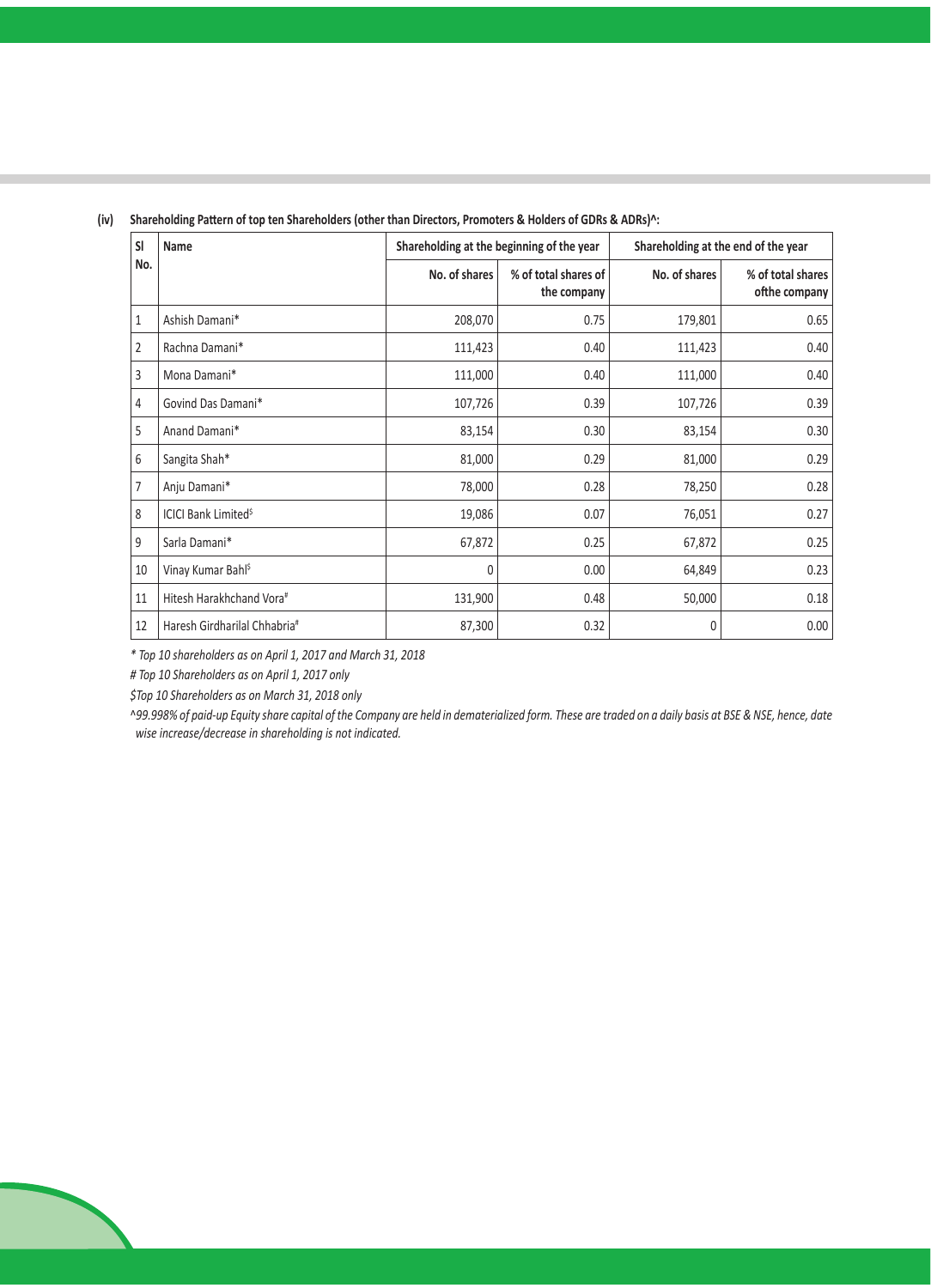**SORIL INFRA RESOURCES**

| SI.<br>No. | Name                                                |                                                                                      | Shareholding            |                                        | Date wise Increase<br>/ Decrease in<br>shareholding                        | <b>Cumulative Shareholding</b><br>during the year (01-Apr-<br>2017 to 31-Mar-2018) |                                        |
|------------|-----------------------------------------------------|--------------------------------------------------------------------------------------|-------------------------|----------------------------------------|----------------------------------------------------------------------------|------------------------------------------------------------------------------------|----------------------------------------|
|            |                                                     | Date [beginning of<br>the year (01-Apr-<br>2017) / end of the<br>year (31-Mar-2018)] | No. of<br><b>Shares</b> | % of total<br>shares of the<br>Company | during the<br>year specifying<br>the reasons<br>for increase /<br>decrease | No. of<br><b>Shares</b>                                                            | % of total<br>shares of the<br>Company |
| А.         | <b>Shareholding of Directors</b>                    |                                                                                      |                         |                                        |                                                                            |                                                                                    |                                        |
| 1.         | Ms. Pia Johnson,<br><b>Executive Director</b>       | 01-Apr-2017                                                                          | $\mathbf 0$             | 0.00                                   |                                                                            | $\mathbf{0}$                                                                       | 0.00                                   |
|            |                                                     | 31-Mar-2018                                                                          | $\mathbf 0$             | 0.00                                   | 0                                                                          | $\mathbf{0}$                                                                       | 0.00                                   |
| 2.         | Mr. Mehul Johnson,<br>Non-Executive Director        | 01-Apr-2017                                                                          | $\mathbf 0$             | 0.00                                   |                                                                            | $\mathbf{0}$                                                                       | 0.00                                   |
|            |                                                     | 31-Mar-2018                                                                          | $\ast$                  | ä,                                     | ÷,                                                                         |                                                                                    | ä,                                     |
| 3          | Mr. Shamsher Singh Ahlawat,<br>Independent Director | 01-Apr-2017                                                                          | $\mathbf 0$             | 0.00                                   |                                                                            | $\mathbf{0}$                                                                       | 0.00                                   |
|            |                                                     | 31-Mar-2018                                                                          | $\mathbf 0$             | 0.00                                   |                                                                            |                                                                                    |                                        |
| 4          | Mr. Prem Prakash Mirdha,<br>Independent Director    | 01-Apr-2017                                                                          | $\mathbf{0}$            | 0.00                                   |                                                                            | $\mathbf{0}$                                                                       | 0.00                                   |
|            |                                                     | 31-Mar-2018                                                                          | $\Omega$                | 0.00                                   |                                                                            |                                                                                    |                                        |
| 5.         | Mr. Aishwarya Katoch,                               | 01-Apr-2017                                                                          | $\Omega$                | 0.00                                   | $\mathbf{0}$                                                               | $\mathbf{0}$                                                                       | 0.00                                   |
|            | Independent Director                                | 31-Mar-2018                                                                          | $\ast$                  |                                        | ä,                                                                         | ÷.                                                                                 | ÷,                                     |
| 6.         | Col. (Retd.) Surinder Singh Kadyan,                 | 01-Apr-2017                                                                          | $\#$                    | L.                                     | ä,                                                                         | ä,                                                                                 | ÷,                                     |
|            | Non-Executive Director                              | 31-Mar-2018                                                                          | $\mathbf 0$             | 0.00                                   | 0                                                                          | 0                                                                                  | 0.00                                   |
| 7.         | Mr. Joginder Singh Kataria,                         | 01-Apr-2017                                                                          | $\#$                    | ä,                                     | ÷,                                                                         | ä,                                                                                 | ä,                                     |
|            | <b>Independent Director</b>                         | 31-Mar-2018                                                                          | $\mathbf 0$             | 0.00                                   | 0                                                                          | 0                                                                                  | 0.00                                   |
| B          | Shareholding of KMPs other than MD/WTD/Manager      |                                                                                      |                         |                                        |                                                                            |                                                                                    |                                        |
| 1.         | Mr. Vijay Agrawal,                                  | 01-Apr-2017                                                                          | $\mathbf 0$             | 0.00                                   | $\mathbf{0}$                                                               | $\mathbf{0}$                                                                       | 0.00                                   |
|            | Chief Financial Officer                             | 31-Mar-2018                                                                          | $\mathbf{0}$            | 0.00                                   | $\mathbf{0}$                                                               | $\mathbf{0}$                                                                       | 0.00                                   |
| 2.         | Mr. Vikas Khandelwal,                               | 01-Apr-2017                                                                          | $\mathbf 0$             | 0.00                                   | $\mathbf{0}$                                                               | $\mathbf{0}$                                                                       | 0.00                                   |
|            | Company Secretary                                   | 31-Mar-2018                                                                          | $\pmb{0}$               | 0.00                                   | 0                                                                          | 0                                                                                  | 0.00                                   |

# **(v) Shareholding of Directors and Key Managerial Personnel**

*\*Ceased to be Director during FY 2017-18*

*# Appointed during FY 2017-18*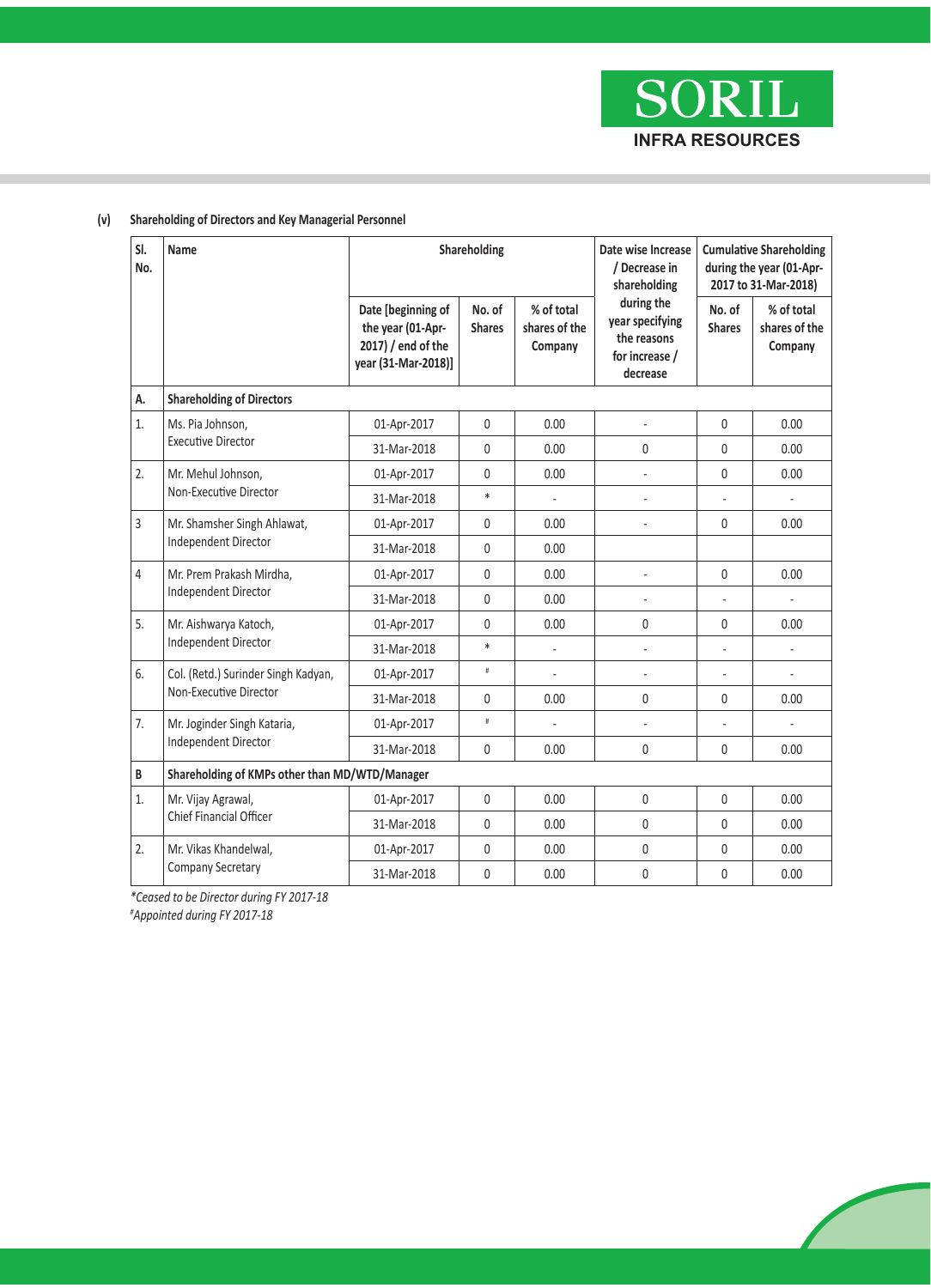### **V. INDEBTEDNESS**

Indebtedness of the Company including interest outstanding/accrued but not due for payment

|                                                  |                                                     |                                            |                        |                 | (Amount in ₹)             |
|--------------------------------------------------|-----------------------------------------------------|--------------------------------------------|------------------------|-----------------|---------------------------|
|                                                  |                                                     | <b>Secured Loans</b><br>excluding deposits | <b>Unsecured Loans</b> | <b>Deposits</b> | <b>Total Indebtedness</b> |
|                                                  | Indebtedness at the beginning of the financial year |                                            |                        |                 |                           |
| i)                                               | Principal Amount                                    | 483,704,693                                | 270,000,000            | <b>NIL</b>      | 753,704,693               |
| ii)                                              | Interest due but not paid                           | <b>NIL</b>                                 | <b>NIL</b>             | <b>NIL</b>      | <b>NIL</b>                |
| iii)                                             | Interest accrued but not due                        | 1,477,816                                  | <b>NIL</b>             | <b>NIL</b>      | 1,477,816                 |
|                                                  | Total (i+ ii+ iii)                                  | 485,182,509                                | 270,000,000            | <b>NIL</b>      | 755,182,509               |
| Change in Indebtedness during the financial year |                                                     |                                            |                        |                 |                           |
|                                                  | Additions / (Reduction)                             |                                            |                        |                 |                           |
| Additions                                        |                                                     | 208,502,708                                | 1,005,000,000          | <b>NIL</b>      | 1,213,502,708             |
| Reduction                                        |                                                     | (181, 751, 582)                            | (1, 275, 000, 000)     | <b>NIL</b>      | (1,456,751,582)           |
|                                                  | <b>Net Change</b>                                   | 26,751,126                                 | (270,000,000)          | <b>NIL</b>      | (243, 248, 874)           |
|                                                  | Indebtedness at the end of the financial year       |                                            |                        |                 |                           |
| i)                                               | Principal Amount                                    | 510,875,758                                | <b>NIL</b>             | <b>NIL</b>      | 510,875,758               |
| ii)                                              | Interest due but not paid                           | <b>NIL</b>                                 | <b>NIL</b>             | <b>NIL</b>      | <b>NIL</b>                |
| iii)                                             | Interest accrued but not due                        | 1,057,877                                  | <b>NIL</b>             | <b>NIL</b>      | 1,057,877                 |
|                                                  | Total (i+ ii+ iii)                                  | 511,933,635                                | <b>NIL</b>             | <b>NIL</b>      | 511,933,635               |

### **VI. REMUNERATION OF DIRECTORS AND KEY MANAGERIAL PERSONNEL**

**A. Remuneration to Managing Director, Whole-time director and/or Manager:**

(**Amount in** `**) Sl. No. Particulars of Remuneration Ms. Pia Johnson, Executive Director** 1 Gross salary (a) Salary as per provisions contained in section 17(1) of the Income Tax Act, 1961 - (b) Value of perquisites u/s 17(2) of the Income tax Act, 1961 - (c) Profits in lieu of salary under section 17(3) of the Income Tax Act, 1961 - 2 Stock option 3 Sweat Equity **Sweat Equity**  $\sim$ 4 Commission (as % of profit/others) - 5 Others - Total (A) - Ceiling as per the Act Not Applicable as no remuneration was paid to any of the Directors of the Company during the year ended March 31, 2018.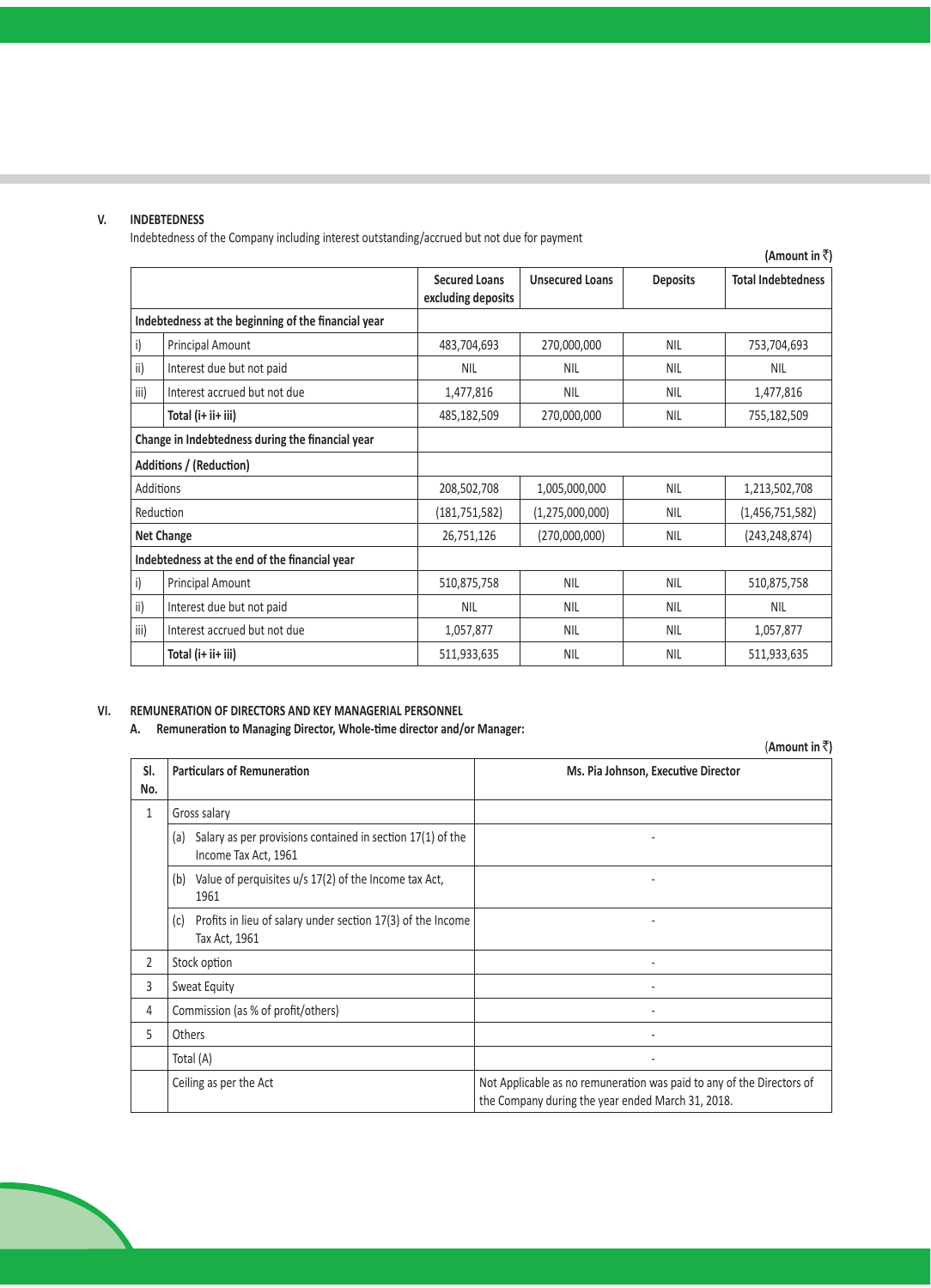

#### **B. Remuneration to other Directors:**

| SI.<br>No      | <b>Particulars of Remuneration</b>                 |                                                                                                                            | <b>Name of Directors</b> |                                                 |                                            |  |  |  |
|----------------|----------------------------------------------------|----------------------------------------------------------------------------------------------------------------------------|--------------------------|-------------------------------------------------|--------------------------------------------|--|--|--|
| $\mathbf{1}$   | <b>Independent Directors</b>                       | Mr. Shamsher<br><b>Singh Ahlawat</b>                                                                                       | Mr. Aishwarya<br>Katoch* | Mr. Prem Prakash<br>Mirdha                      | Mr. Joginder Singh<br>Kataria <sup>#</sup> |  |  |  |
|                | (a) Fee for attending board/<br>committee meetings |                                                                                                                            |                          |                                                 |                                            |  |  |  |
|                | (b) Commission                                     |                                                                                                                            |                          |                                                 |                                            |  |  |  |
|                | (c) Others, please specify                         |                                                                                                                            |                          |                                                 |                                            |  |  |  |
|                | Total (1)                                          |                                                                                                                            |                          |                                                 |                                            |  |  |  |
| $\overline{2}$ | <b>Other Non-Executive Director</b>                | Mr. Mehul Johnson*                                                                                                         |                          | Col. (Retd.) Surinder Singh Kadyan <sup>#</sup> |                                            |  |  |  |
|                | (a) Fee for attending board/<br>committee meetings |                                                                                                                            |                          |                                                 |                                            |  |  |  |
|                | (b) Commission                                     |                                                                                                                            |                          |                                                 |                                            |  |  |  |
|                | (c) Others, please specify                         |                                                                                                                            |                          |                                                 |                                            |  |  |  |
|                | Total $(2)$                                        |                                                                                                                            |                          |                                                 |                                            |  |  |  |
|                | Total $(B)=(1+2)$                                  |                                                                                                                            |                          |                                                 |                                            |  |  |  |
|                | <b>Total Managerial Remuneration</b>               |                                                                                                                            |                          |                                                 |                                            |  |  |  |
|                | Overall ceiling as per the Act                     | Not Applicable as no remuneration was paid to any of the Directors of the Company during the year<br>ended March 31, 2018. |                          |                                                 |                                            |  |  |  |

*\* Ceased to be Director during FY 2017-18.*

*# Appointed during FY 2017-18*

# **C. Remuneration to Key Managerial Personnel other than MD/Manager/WTD:**

| SI.            | <b>Particulars of Remuneration</b>                                                     | <b>Key Managerial Personnel</b>                      |                                  | Total Amount (In ₹) |
|----------------|----------------------------------------------------------------------------------------|------------------------------------------------------|----------------------------------|---------------------|
| No.            |                                                                                        | Mr. Vikas<br>Khandelwal,<br><b>Company Secretary</b> | Mr. Vijay Agrawal,<br><b>CFO</b> |                     |
| $\mathbf{1}$   | Gross Salary                                                                           |                                                      |                                  |                     |
|                | (a) Salary as per provisions contained in section 17(1) of the Income Tax<br>Act, 1961 | 41,06,832.00                                         | 39,12,540.00                     | 80,19,372.00        |
|                | (b) Value of perquisites u/s 17(2) of the Income Tax Act, 1961*                        | 48,558.00                                            | 0.00                             | 48,558.00           |
|                | (c) Profits in lieu of salary under section 17(3) of the Income Tax Act,<br>1961       | 0.00                                                 | 0.00                             | 0.00                |
| $\overline{2}$ | Stock option                                                                           | 0.00                                                 | 0.00                             | 0.00                |
| 3              | Sweat Equity                                                                           | 0.00                                                 | 0.00                             | 0.00                |
| 4              | Commission (as % of profit/others)                                                     | 0.00                                                 | 0.00                             | 0.00                |
| 5              | Others, please specify                                                                 | 0.00                                                 | 0.00                             | 0.00                |
|                | Total                                                                                  | 41,55,390.00                                         | 39,12,540.00                     | 80,67,930.00        |

 *\*excludes value of perquisites on exercise of stock option, if any.*